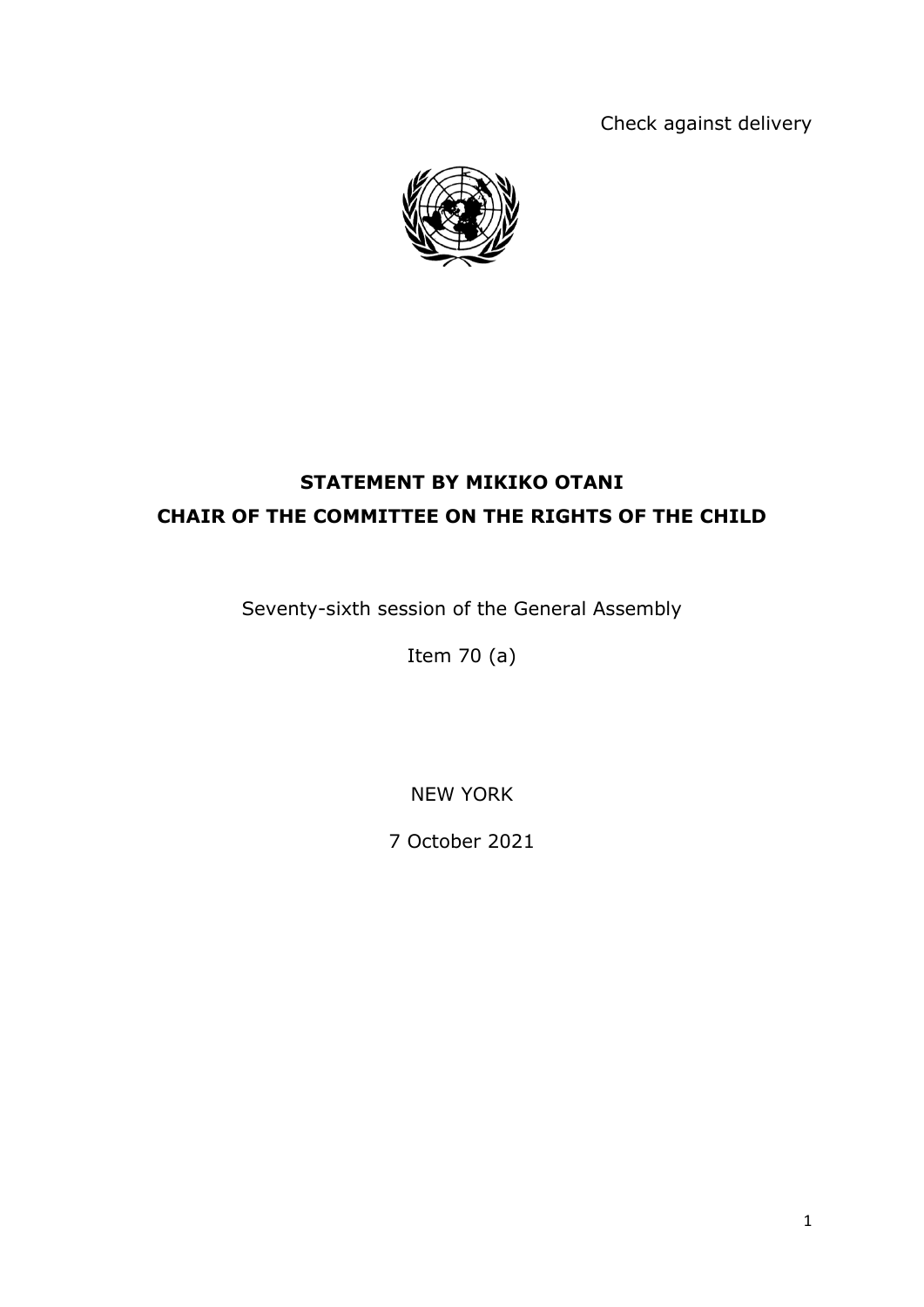

Mister Chair, Excellencies, distinguished delegates, colleagues and friends from the United Nations system, national human rights institutions and non-governmental organizations,

The **Covid-19** pandemic has affected children in countless ways, including through school closures and limited access to essential services. Child poverty is continuing to rise at an alarming rate, and many children have reported anxiety, fear and depressive symptoms due to the pandemic. States must ensure that children can safely return to in-person learning at schools and have access to support necessary for their physical and mental well-being, including vaccines and essential health, social, protection and education services. The long-term and various forms of serious impact of school closures and economic crisis on children need to be addressed with a child rights-based approach and based on the principles of nondiscrimination, best interests of the child and child participation.

The Committee is also deeply concerned about the growing body of alarming evidence on the **adverse effects of climate change**, pollution, environmental harm and the loss of biodiversity, on the life trajectory of children as well as on their full and effective enjoyment of human rights. Despite having contributed the *least* to greenhouse gas emissions, all children are negatively affected. Notably however, children in particularly vulnerable situations bear the greatest burden. Those include children who live in low-lying coastal lands and other delicate ecosystems, children with disabilities, children living in poverty and children on the move.

For years, children have been asking national and world leaders and decision-makers to stop making empty promises and listen to the views and experiences of children when formulating and implementing policies and programmes on the environment and climate change. For years, their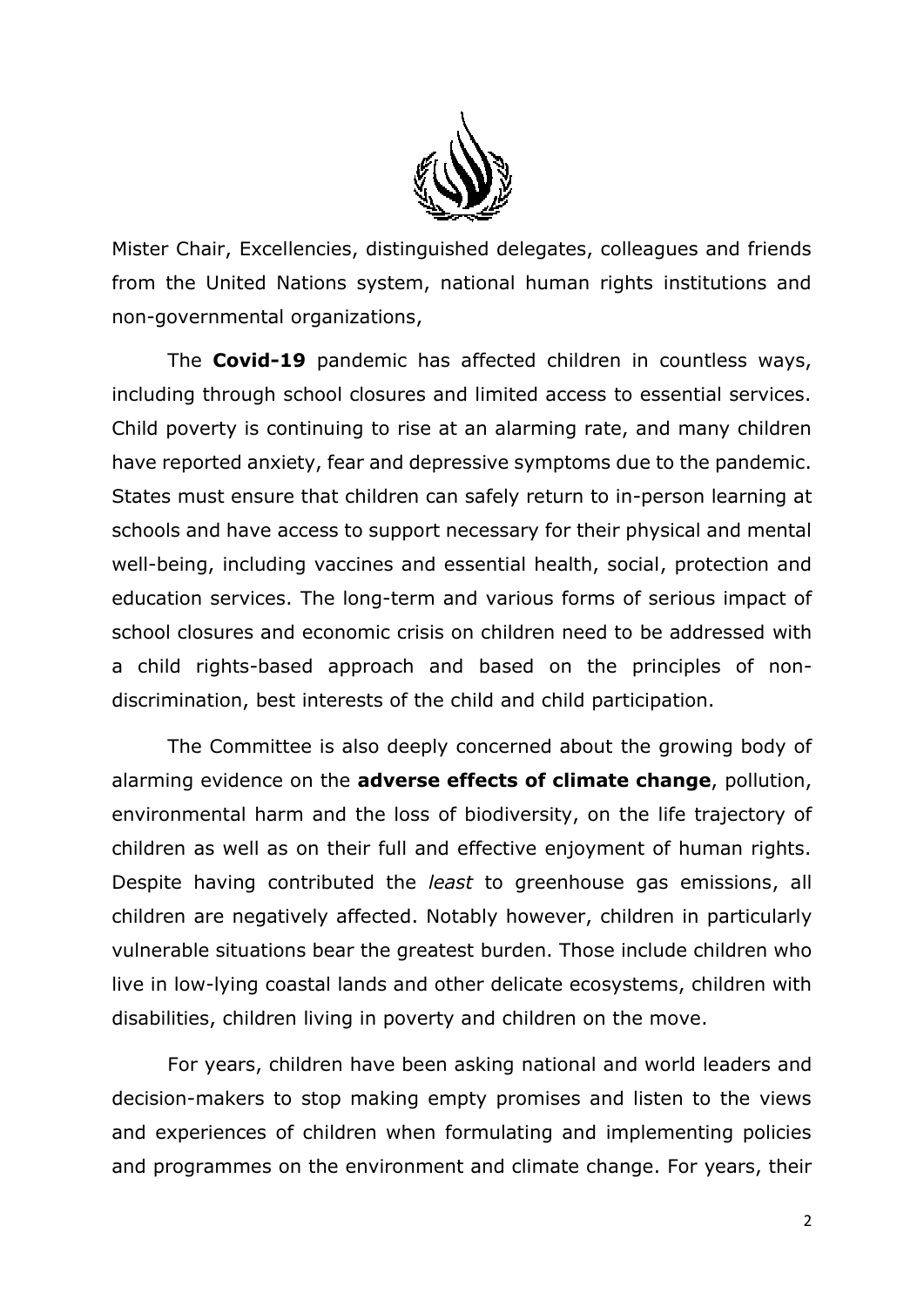voices calling for climate justice have been largely ignored. In response to this, the Committee decided to focus its next **[general comment on](https://www.ohchr.org/EN/HRBodies/CRC/Pages/GC26-Environment.aspx)  children['s rights and the environment, with a special focus on](https://www.ohchr.org/EN/HRBodies/CRC/Pages/GC26-Environment.aspx)  [climate change.](https://www.ohchr.org/EN/HRBodies/CRC/Pages/GC26-Environment.aspx)** It is my hope that this general comment will provide authoritative guidance to States on ensuring a child rights-based approach to addressing environmental issues with a special focus on climate change. I also hope that it will send a clear message to children throughout the world that their voices matter and must be seriously taken into account by States. The Committee has invited States to provide, by the end of this year, any comments to its concept note on the general comment, and will dedicate the next year to drafting it – in close consultation with children and stakeholders – with the aim of finalizing it by 2023. More information will be provided on how children and other stakeholders can contribute to the process.

Mister Chair, distinguished Delegates,

In February 2020, the Human Rights Council held a high-level panel discussion, focusing on advancing the mainstreaming of children's rights within the United Nations system through a child rights-based approach. Key to integrating children's rights into all the United Nations activities and programmes in its three pillars – human rights, development and peace and security – is to recognize children's role and have their voices heard in all these areas.

Children should be able to freely express their views and have their views taken into account not just on climate change but on *all* matters and decisions that affect them. The Committee reiterates the need that children are given the space to participate in local, national and international discussions on issues that affect them, including the upcoming Fifth Global Conference on Child Labour, which will take place in 2022 in South Africa.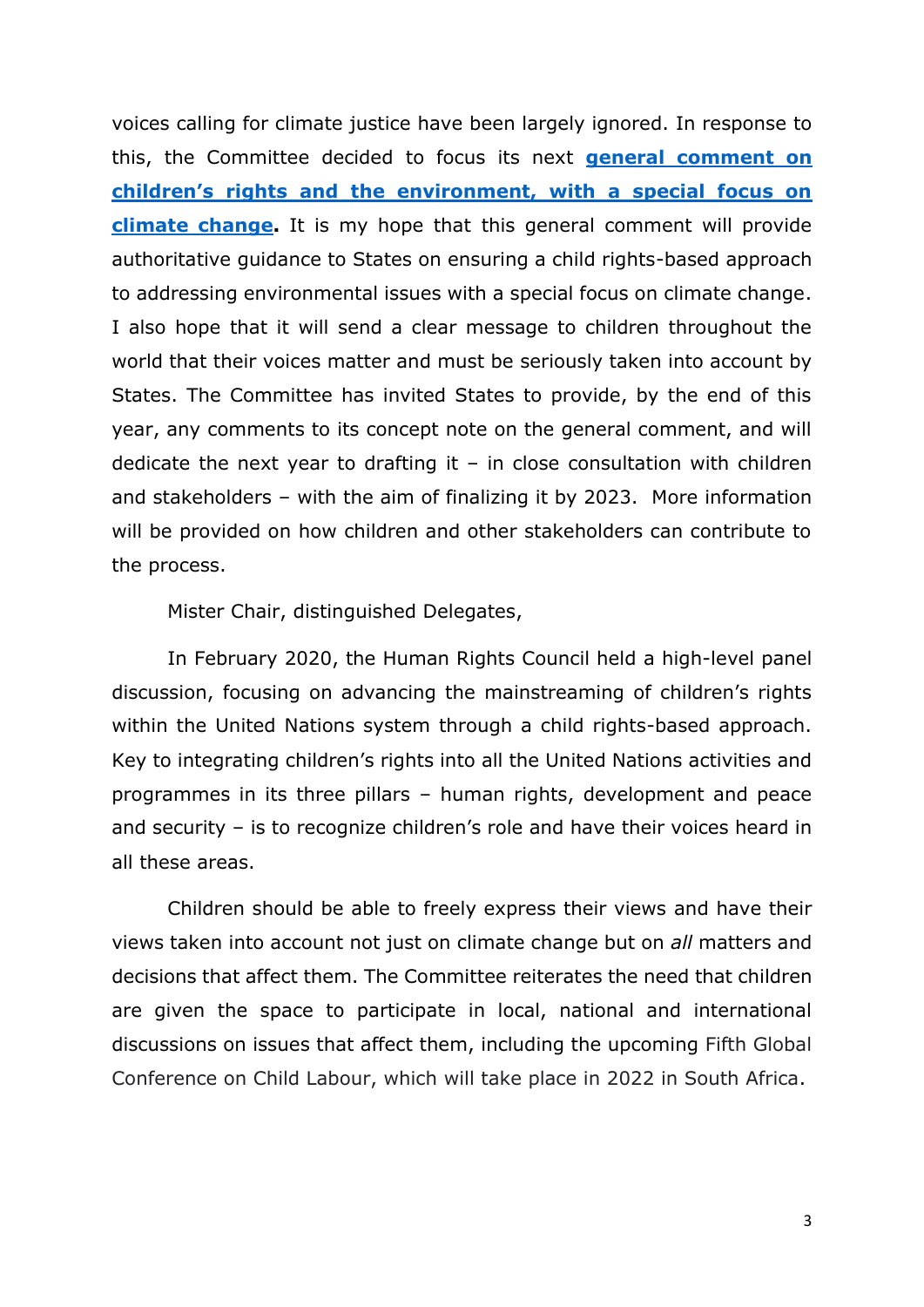Allow me now to turn to the status of ratification/accession to and reporting under the Convention and its Optional Protocols and then to the activities carried out by the Committee during this last year.

While the Convention on the Rights of the Child has been **ratified by or acceded to** by all States with the exception of one, the United States of America, once again the pace of ratification of its three Optional Protocols on, respectively, the involvement of children in armed conflict (OPAC); the sale of children, child prostitution and child pornography (OPSC); and a communications procedure (OPIC), continues to be slow with only three new States parties ratifying. This is matched by a slow pace of **reporting** under OPAC and OPSC with only three new initial reports, two less than last year, received. 39 initial reports are still overdue under OPAC, of which 17 for more than 10 years; and 52 initial reports are still overdue under OPSC, of which 27 for more than 10 years. As mentioned by my predecessor, I would encourage States parties with overdue reports to use the services provided by the Office of the High Commissioner for Human Rights (OHCHR) to assist States parties in fulfilling their reporting obligations, through its [treaty body capacity-building programme.](https://www.ohchr.org/EN/HRBodies/Pages/TBCapacityBuilding.aspx)

I will now update you on the **activities** carried out by the Committee since last year.

Mister Chair, distinguished Delegates,

Due to the COVID-19 pandemic, the Committee had to adapt its working method to the on-line realities as an exceptional measure during exceptional times. The eighty-sixth and eighty-seventh sessions in January and May 2021 were held virtually. Due in particular to the limited time allocated for online meetings with simultaneous interpretation, time zone differences and connectivity issues, only 2 State party reports could be reviewed during the Committee's last on-line session. The eighty-eighth session in September 2021 was held in-person in Geneva and 4 States parties, 2 in-person and 2 on-line, were reviewed. Regrettably, the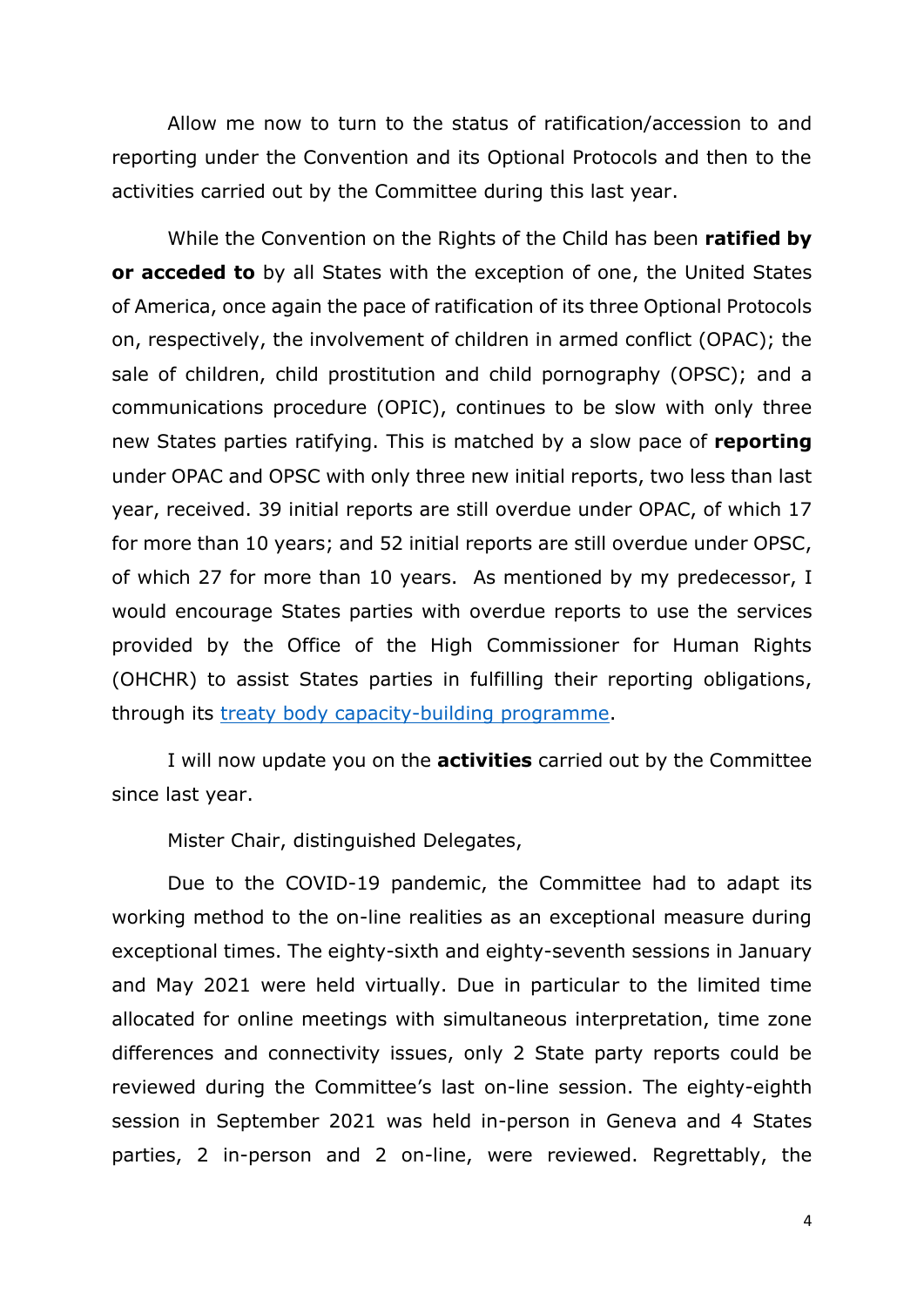consideration of the reports of Afghanistan under the Convention and the Optional Protocol on children involved in armed conflict had to be postponed. This brings the backlog of reports pending for review to 74. The Committee has also continued to work on-line and in-person on Lists of Issues and Lists of Issues prior to Reporting.

Concerning the **Simplified reporting procedure**, the Committee extended an invitation to 109 States parties to avail themselves of this procedure. 35 States have so far decided to opt in, including States parties with overdue reports that would be interested in reporting under the procedure.

With reference to the **Optional Protocol on a communications procedure** (OPIC), since October 2020, the Committee adopted decisions on 30 cases, representing a 15 percent increase for a second consecutive year. Of these 30 cases, it found violations of the Convention in 6 cases concerning *non refoulement* and right to education of non-nationals. It also found no violation in one case, it declared 6 cases inadmissible and two admissible, and it discontinued 15 cases. The Committee also adopted a Report on follow up to individual communications, as well as revising Rules on OPIC and its Guidelines on oral hearings. The Committee held its firstever oral hearings on a case filed against five States concerning the impact of climate change on 16 children. The Committee has so far registered 159 cases against 24 States parties. These cases concern children in the context of migration, climate change, family environment, right to education, corporal punishment at school, child abduction, children of foreign fighters, and children in conflict with the law, among other issues. It has adopted 80 final decisions, leaving a total of 79 cases still pending examination. The number of complaints received continues to grow and, although the Committee has made significant efforts to examine cases as speedily as possible (so far within 2 years of receiving the case), the backlog of cases remains a concern for a procedure that is supposed to be expeditious as the alleged victims are children. Seven years after the entry into force of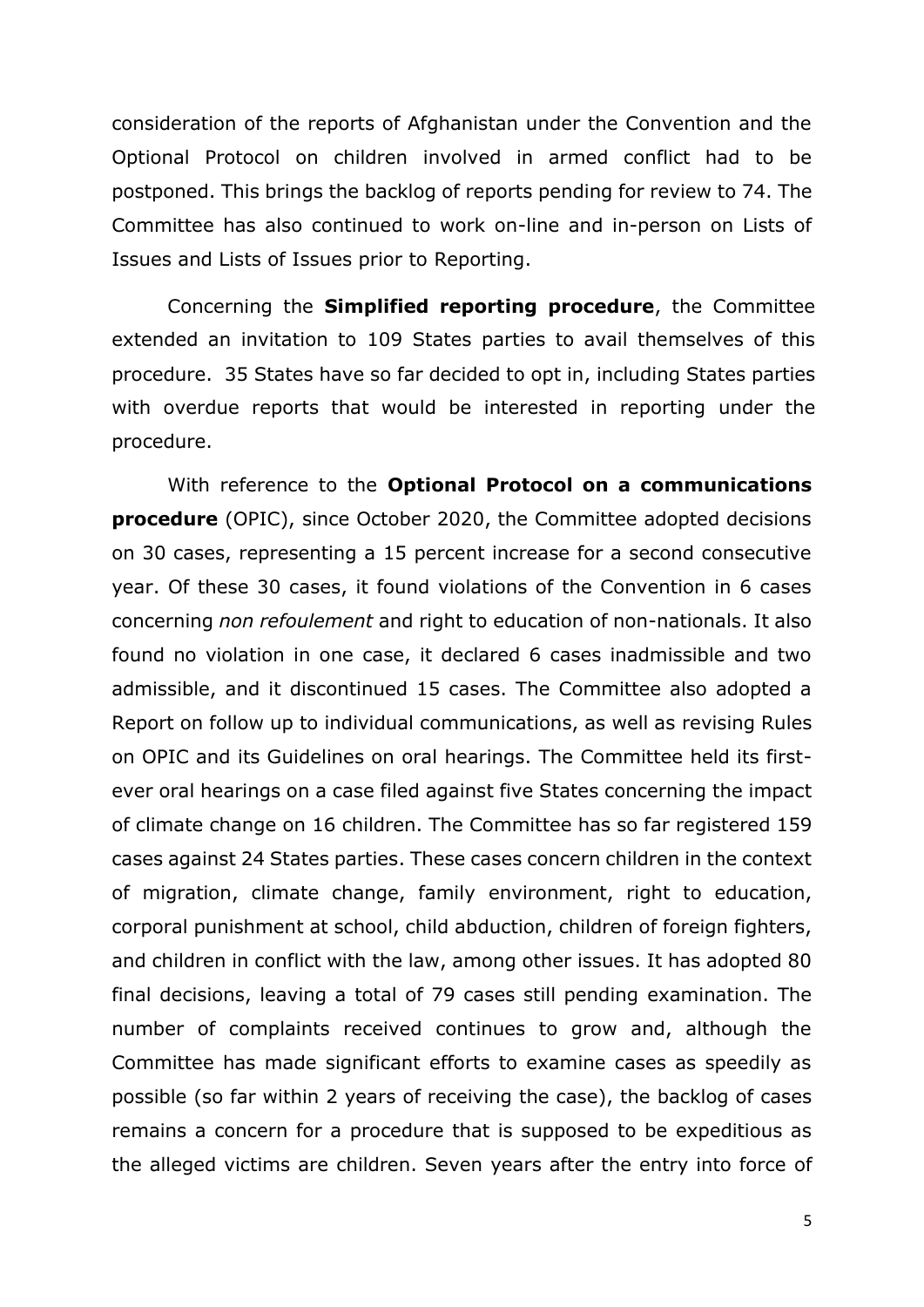the OPIC, there are still no dedicated human resources to support this mechanism to fill implementation gaps by the States parties and provide access to justice to child victims at the international level. Therefore, OHCHR has to process complaints submitted to the Committee within the existing resources of the Petitions and Urgent Actions Section. This poses a significant challenge to the efficiency of the procedure.

The Committee is also working on 4 **inquiries** and in this regard, it decided during its eighty-seventh session to establish a specific Sub-group on Inquiries, which is preparing the draft working methods for inquiries. It is concerning that there are no dedicated human and financial resources to support this important Committee's mandated work as well.

Furthermore, during its eighty-sixth on-line session, the Committee adopted its **general comment no. 25 [on children's rights in relation](https://www.ohchr.org/EN/HRBodies/CRC/Pages/GCChildrensRightsRelationDigitalEnvironment.aspx)  [to the digital environment](https://www.ohchr.org/EN/HRBodies/CRC/Pages/GCChildrensRightsRelationDigitalEnvironment.aspx)**. It clarifies how this rapidly evolving environment impacts on children's rights in both positive and negative ways and provides guidance to States on ensuring children's access to digital technologies as a means for realizing their full range of civil, political, economic, social and cultural rights. In particular, the general comment sought to balance between protecting children against all risks and harms associated with the digital environment including concerning their right to privacy and recognizing the potential of the digital environment in promoting children's rights and providing opportunities for children's voices to be heard, while highlighting the obligations of States and responsibilities of businesses in protecting children's rights in the digital environment. The general comment gives children's views a prominent place quoting reflections such as: "Through digital technology, we can get information from all around the world." Yet: "We would like the government, technology companies and teachers to help us to manage untrustworthy information online." In order to ensure that children can safely use digital technologies for their own empowerment as well as for the promotion of human rights, national implementation of the general comment is essential. The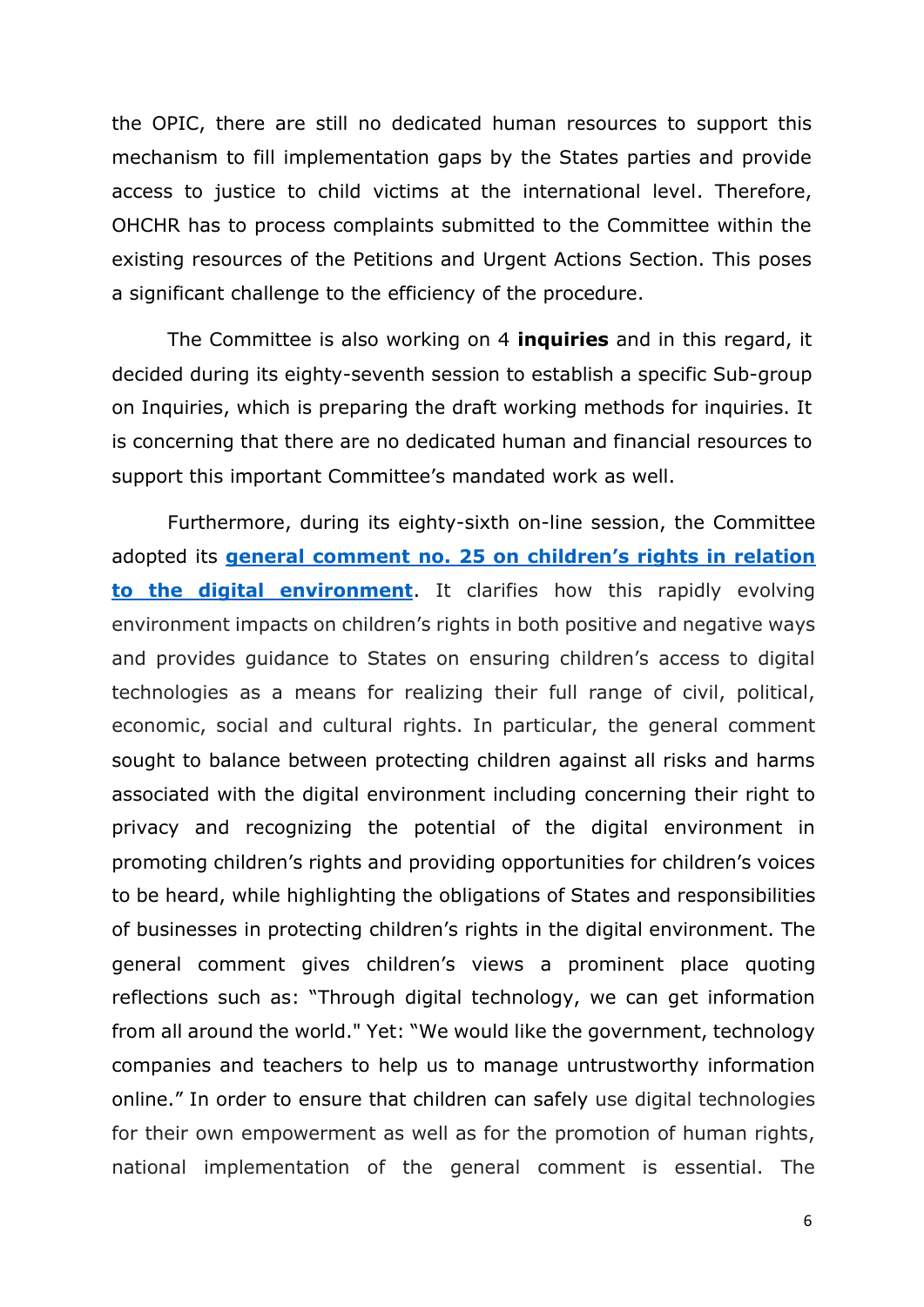Committee asks for your support in widely disseminating the general comment to all stakeholders, including through digital technologies, and in making it available in local languages and various formats, including ageappropriate versions.

During its eighty-eighth session, on 16 and 17 September 2021, the Committee held its first on-line **[Day of General Discussion](https://www.ohchr.org/EN/HRBodies/CRC/Pages/Discussion2020.aspx) on children's [rights and alternative care](https://www.ohchr.org/EN/HRBodies/CRC/Pages/Discussion2020.aspx)**. Over 800 participants from all parts of the world, including from international governmental organisations, NGOs, NHRIs, the business sector, academia, experts in the area and children with experience in alternative care, attended this event. Discussions in focus groups were solution oriented and evolved around the following topics: preventing separation of children from their families; addressing the care needs and rights of children who are separated, unaccompanied or without care; access to justice and accountability for children who have suffered abuse in the system; quality of alternative care; and transforming the system towards family- and community-based care. The Committee received over 200 written and video submissions that were compiled into a background document. Children and youth conducted their own consultations and surveys. The DGD gave the Committee an excellent opportunity to hear the views of children, youth and experts in the field on how alternative care should respond to the needs and best interests of the child. The Committee will continue discussions on children's rights in alternative care in close consultation with children, youth and other stakeholders.

Mister Chair, distinguished Delegates,

Allow me now to draw your attention to the **[Global Study on](https://undocs.org/A/74/136)  [Children Deprived of Liberty](https://undocs.org/A/74/136)**, submitted to the General Assembly in 2019. This is the third UN study of this kind based on a General Assembly resolution, following the 1996 UN study on Children and Armed Conflict and the 2006 UN Study on Violence against Children. Like the previous two studies, this Study was initiated by the Committee's recommendation in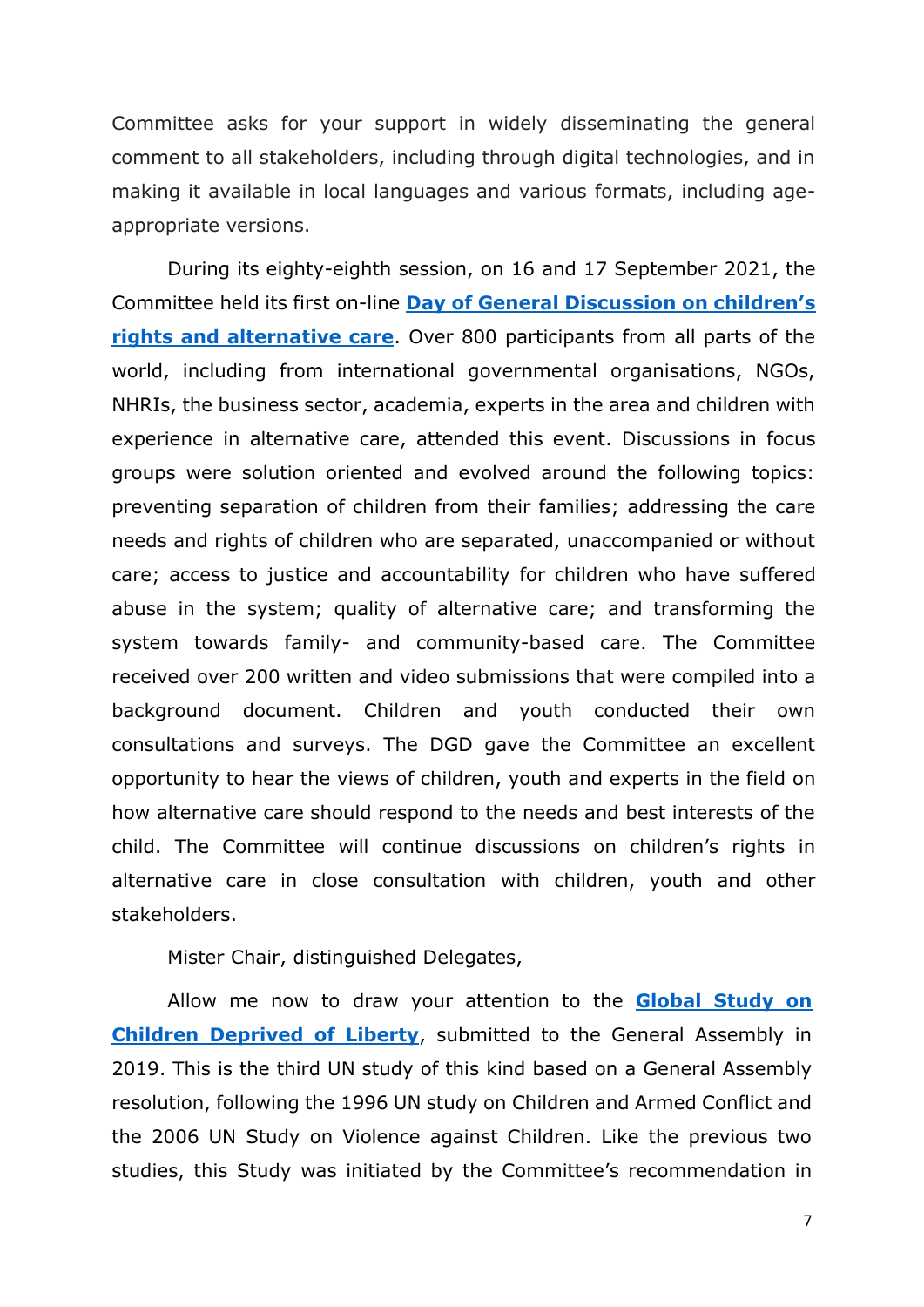accordance with the provisions of article 45 (c) of the Convention on the Rights of the Child. However, unlike the previous studies, no specific follow up mechanism has been established and, in this regard, the Committee is concerned that the lack of such a follow-up mechanism may have a negative impact on the effective implementation of the recommendations of the Global Study at the national level. Children deprived of liberty have been invisible in society. The Global Study for the first time revealed the scope and reality of those children and highlighted the dire need to do much more to promote deinstitutionalisation and diversion, and end migrationrelated detention of children. I would appeal to all States to implement the recommendations of this important Study. The Committee will continue to play an active role together with other relevant UN entities to encourage and monitor the implementation of the recommendations of the Global Study by States.

## Mister Chair, distinguished Delegates

The Secretary-General, in the last report on the status of the treaty body system (A/74/643 of January of 2020), underlined that the **resources dedicated to treaty bodies** must be sufficiently funded in a sustainable manner from the regular budget in order for them to be able to fulfil their respective mandates. This was also the recommendation of the cofacilitators appointed by the General Assembly President of the seventyfourth session in relation to the treaty body review. Unfortunately, the regular budget adopted by the General Assembly for 2021 did not correct the shortfall in staff resources to support the human rights treaty bodies. As a result, the Committee could not use the meeting time that it is entitled to, in accordance with the formula of the General Assembly resolution A/68/268 of April of 2014. Our work should be fully funded from the regular budget of the United Nations, as the responsibility of the Member States who established them. We hope that the 2022 budget will redress this short-fall and, in particular, respect and implement the Committee's meeting time authorized by the General Assembly resolution.